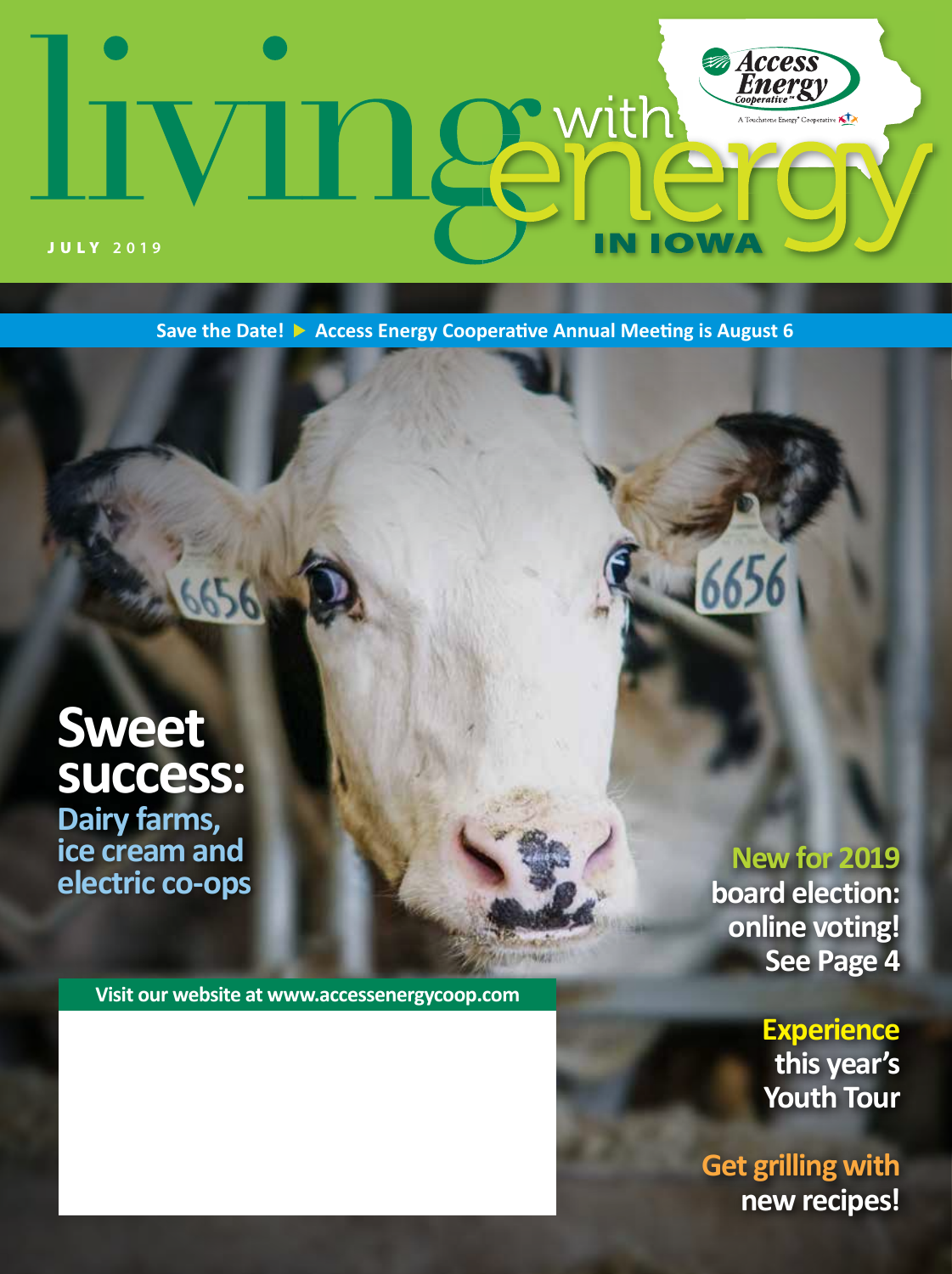### **ACCESS ENERGY COOPERATIVE NEWS**

#### **UPCOMING EVENTS**

| July 2                       | <b>Access Energy</b><br><b>Cooperative's 81st</b><br>birthday                                                                            |  |
|------------------------------|------------------------------------------------------------------------------------------------------------------------------------------|--|
| July 8                       | Board election opens.<br><b>Online voting available</b><br>and packets mailed                                                            |  |
| <b>August 5</b><br>4:30 p.m. | <b>Online voting closes;</b><br>and no longer accepting<br>mailed in ballots                                                             |  |
| <b>August 6</b><br>5 p.m.    | <b>Annual Meeting of</b><br><b>Members - ballots still</b><br>accepted at the meeting                                                    |  |
| Aug. 8-18                    | <b>Visit us at the Touchstone</b><br>Energy <sup>®</sup> Booth at the<br>Iowa State Fair                                                 |  |
| Aug. 29 –<br>Sept. 2         | <b>Visit the drive-a-tractor</b><br>event at the Midwest<br><b>Old Threshers Reunion</b><br>- Access Energy<br>Cooperative is a sponsor! |  |

#### **OFFICE CLOSING**

**The Access Energy Cooperative office is closed on Thursday, July 4 for Independence Day.**

**Call 866-242-4232 for emergencies and account information.**



*Access Energy Cooperative is dedicated to exceeding members' expectations for safe, reliable and efficient service, while being a good citizen in our communities.*

**Office:** Access Energy Cooperative 1800 W. Washington St., P.O. Box 440 Mount Pleasant, Iowa 52641 **Phone:** 319-385-1577 or 866-242-4232 **Fax:** 319-385-6873

#### **Call Before You Dig (Iowa One Call):** 8-1-1

**Website:** www.accessenergycoop.com **Facebook:** facebook.com/AccessEnergyCoop **Twitter:** twitter.com/AccessEnergyC **E-mail:** contactus@accessenergycoop.com **Office Hours:** Monday-Thursday, 7 a.m.-4:30 p.m. Friday, 7 a.m.-3:30 p.m. Call our office 24/7: 319-385-1577.

Payments can be placed in dropbox under flag pole. Visa and MasterCard accepted.

**General Manager/CEO:** Kevin Wheeler **Editor:** Kimberly Davis **Assistant Editor:** Cherity Wibben

### **Officers and Directors:**

| David Hollingsworth      | District 1 | President             |
|--------------------------|------------|-----------------------|
| Marvin Newton            | District 3 | <b>Vice President</b> |
| Robert P. Smith          | District 2 | Secretary             |
| <b>Fred Hickenbottom</b> | District 1 | Treasurer             |
| Marvin Larson            | District 1 | Director              |
| Jerry Barker             | District 2 | Director              |
| Larry White              | District 2 | Director              |
| Robert Chesnut III       | District 3 | Director              |
| Marvin Holtkamp          | District 3 | Director              |
|                          |            |                       |

This institution is an equal opportunity provider.

### **LOCAL PERSPECTIVE**

### **2019 annual meeting of members will be better than ever!**

### **BY KEVIN WHEELER**

Please join us on August 6 at McMillan Park for the 2019 Annual Meeting of Members and Election of

Directors. We look forward to gathering with you to catch up, hear what you have to say, and enjoy some good food, fun and fellowship.

We have made some changes to the meeting this year to make things more efficient for you – our members.

- $\blacksquare$  New this year is online voting. Your voting materials will be mailed on July 8 and will contain directions on the voting process. If you have a valid email address listed on your account, you will also receive an email with a direct link to vote.
- Your registration and dividend cards will be attached to your ballot. Please bring them to the annual meeting.
- $\blacksquare$  Make your first stop at the registration booth. You can stop there for everything you need.
	- Meal tickets for you and your family. Meal tickets are required.
	- Dividend checks will be distributed in the registration line.
	- Attendance gifts will also be distributed while you are registering.
- The grand prize this year is a \$500 bill credit! You must be present to win. If the winner drawn is not present, the \$500 bill credit will be rolled over into next year's grand prize.
- We will hold two special drawings at the meeting for \$100 bill credits each – one from the ballots mailed in, and one from the online votes received.
- We will have twice as many Registration/Dividend lines so we can make that process go quicker for you. To make this happen, we have several of the

employees' family members helping. Thank you to all those

 $\blacksquare$  We will not be mailing out the 2020 Access Energy Cooperative Calendars. You can pick them up at the registration booth at the annual meeting. If you can't make it to the meeting, you can pick one up at our office after August 6. Your 2018 Annual Report is

included as part of this edition of *Living with Energy in Iowa*  magazine.

This event is not only a chance to visit with members of our co-op community – it's also an excellent opportunity to learn about programs offered by Access Energy Cooperative and get to know your co-op staff. Our annual meeting makes it possible for us to gather feedback from you by providing a forum where you can let us know how we can better serve you and your family.

It's also an opportunity for you to exercise one of the most significant benefits of being a member of an electric co-op, by voting for the upcoming year's board of directors. Access Energy Cooperative is not owned by far away investors, and it is not run by an appointed board of directors. We are run by a democratically elected board of directors – a board who is given the privilege to serve because of your vote.

Our directors are members of your community. They are concerned with the issues you face every day because they face them too. Also, don't forget – it is members of Access Energy Cooperative that are eligible to run for the board – maybe even you!

We remain dedicated to providing you with safe, reliable and efficient service. We encourage you to take part in helping us improve how we deliver that service. Make a point to join us on August 6 at your annual meeting; we have a great evening planned!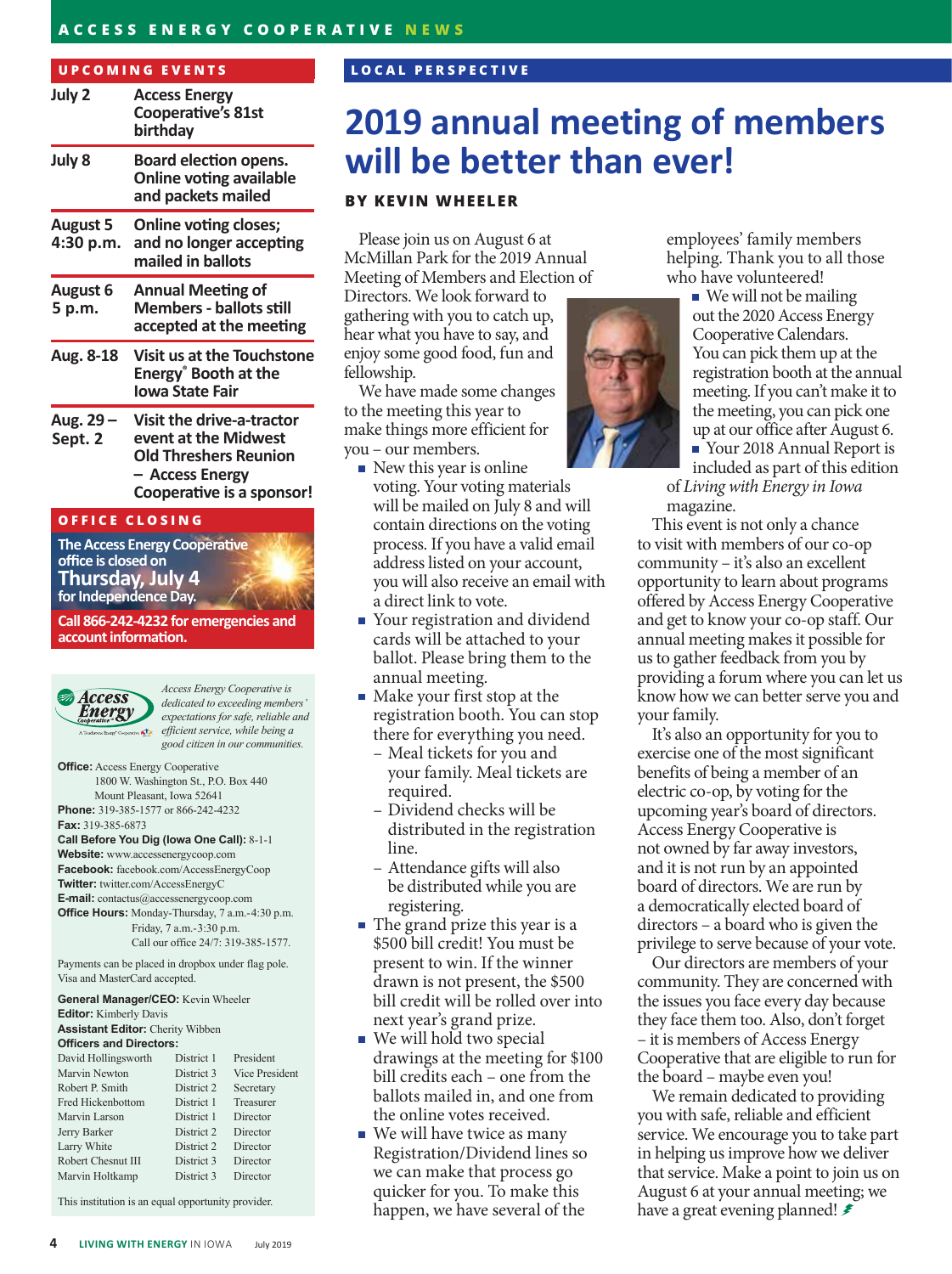### **Vote and enter to win a \$100 bill credit!**

Even if you cannot make it to the annual meeting on August 6, you can still vote for directors running in the 2019 election. Ballots will be mailed to you on July 8. Mail your ballot in the envelope provided so it is received by 4:30 p.m. on August 5 to be eligible. Or – new this year is online voting, which is available July 8through August 5. Check your ballot for voting instructions. If you have a valid email address listed on your account, you will also receive an email with a direct link to vote. Remember – you can only vote once, so choose only one option.

There will be two drawings for a \$100 bill credit – one from the ballots mailed in and one from the votes received online. *₹* 

#### **FACEBOOK THANK YOU!**

Publishing T... Ad Center More -

Megan Wettach

d to Abbess Energy Cooperatus

I wanted to let you know about one of your amazing employees who helped us this morning 5 miles north of Donnellson headed southbound. We had just left Mt. Pleasant headed to sti airport for our family vacation. He noticed we were pulled off the side of the road, and he pulled behind us to see if we were in distress, and he wanted to check on us to see if he could help. He offered to help my husband out on the spare tire to get us back on the road. We are forever grateful and find out who he is hopefully your company can recognize him in some way as an outstanding employee! We were in such a panic and very stressed, if he hadn't stopped by to help us we wouldn't have made it to the airport on time. Unfortunately, I clicin't think to ask for his name, but he was 6'3" dark hair 40's slender build. He wouldn't take any money and truly is just a wonderful, kind hearted person! Great representative of your company

### **EMPLOYEE SPOTLIGHT**

### **Meet Tammy Snavely**

**Tammy Snavely** has worked in your finance department for 34 years and currently serves as the chief financial officer at Access Energy Cooperative. She is responsible for overseeing the



accounting, financial and information technology activities of the cooperative. Thank you, Tammy for all you do for the members of Access Energy Cooperative!

### **Access Energy Cooperative Notice of Annual Meeting of Members**

The Annual Meeting of the Members of Access Energy Cooperative will be held at the McMillan Park in Mount Pleasant, Iowa, at 7 p.m., on Aug. 6, 2019, to take action upon the following matters:

- The reports of officers, directors, and committees.
- The election of three (3) directors of the Cooperative for a term of three years each.
- All other business which may legally come before the meeting or any adjournment or adjournments thereof.

In connection with the election of directors scheduled for this meeting, the following members have been nominated for director by the Committee on Nominations appointed by the Board of Directors of the Cooperative pursuant to the Bylaws.

### **THREE-YEAR TERM (Three to be elected)**

### **District 1 Candidates**

- Fred Hickenbottom
- Clifford Nichols

### **District 2 Candidates**

- **John Arp**
- Robert P. Smith

### **District 3 Candidates**

- **Marvin Newton**
- **Ernest Schiller**

You are urged to attend the meeting, hear the reports of the officers, vote for directors, and transact such other business as may come before the meeting. *₹* 



**Access Energy Cooperative Safety Director Jim Mills and Apprentice Lineman Korbin Johnson presented safety education to Van Allen Elementary students in Mt. Pleasant on Ag Safety Day.**

### **CONGRATULATIONS!**

**Congratulations** to **Chuck Rila** on his retirement from the cooperative this June. Thank you, Chuck for 28 years of service for the members of Access Energy Cooperative!

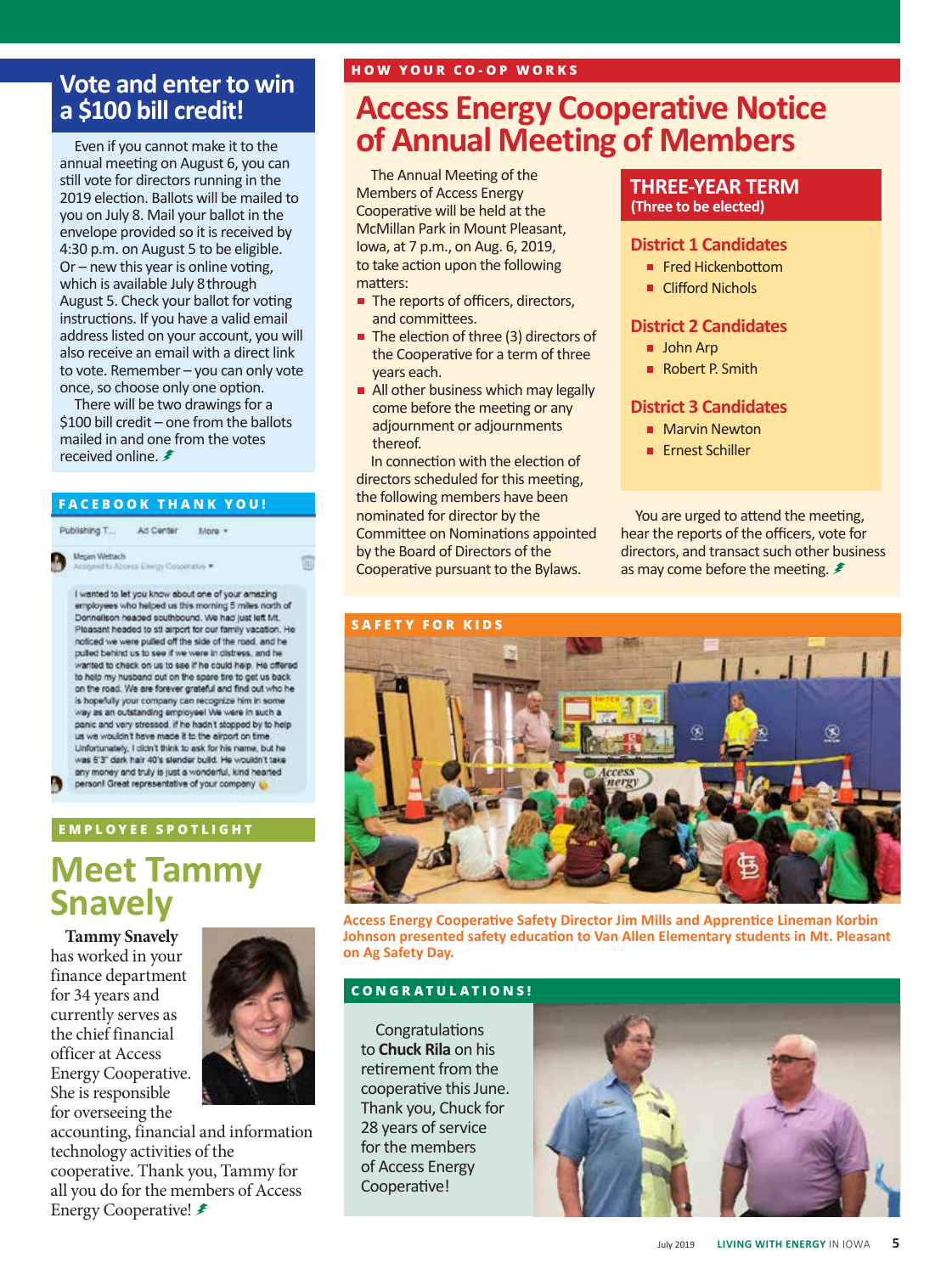### **SYSTEM IMPROVEMENT**

# **Benefits of an updated metering system**

### **BY TYLER THEIN, P.E.**

In the June issue of *Living with Energy in Iowa,* Kevin Wheeler – General Manager/CEO for Access

Energy Cooperative – shared the news that we will be upgrading our metering system this fall. As the project manager for this initiative, I am excited about the significant value it will provide for our members and the cooperative.

When it comes to the benefits, they are abundant in helping to serve our members better as technology continues to evolve and improve. From my perspective, the top two things that will benefit all members include – 1) Improved outage data – allowing us to pinpoint and isolate system issues more efficiently, which will lead to improved restoration times and overall reliability; and 2) Interaction with SmartHub – giving members access to near real-time energy use and helping you to make informed decisions with your energy consumption. Plus, this upgrade will be a tremendous resource for us in troubleshooting issues, coordinating system maintenance and improvements, and evaluating and potentially adopting alternate energy resources.

In my role, I appreciate when our members are engaged with us and ask questions. We have been successfully using digital meters for nearly two decades, and it's gratifying to see how the systems have advanced in that time. After thorough research and evaluation, we are 100% comfortable transitioning to a new system. Our members can have full confidence in the new meters.

The most frequent questions I receive are about the safety of radio frequency emissions and privacy concerns. Like you, many of us are Access Energy Cooperative members so we care about these things, too. I would like to share some of the most common questions I receive and my

responses.



**Q: Is there a fee to the member for transitioning to this new system?** No!

**Q: Are radio frequencies from digital meters safe?** Yes! In everyday life, people are continuously exposed to very

low levels of natural and man-made radio frequency fields (RF). Even the earth's surface and the human body are constant sources of RF fields. Dr. Yakov P. Shkolnikov, Ph.D., scientific researcher and expert on RF technology finds that RF exposures from digital meters are much lower than other RF sources. For example, natural RF from the human body is 20 times greater, a Wi-Fi signal is 67 times greater and a cell phone held to your ear is 12,677 times greater!

**Q: What if I am close to a meter, does that pose a health risk to me?** No! At 20 inches in front of a meter, the average exposure to radio frequency signals is less than the



background RF signals naturally generated by the earth and less than one-seven-thousandth of the safe exposure standard set by the Federal Communications Commission (FCC). Exposure to RF is significantly reduced by buildings. At one yard in front of the meter on a typical day, inside your home, your exposure is minuscule — more than 1.3 million times below the FCC safety standard.

**Q: I'm worried about privacy and if data is being collected "all day" from the meter?** On a daily basis,

digital meters emit power for less than one minute per day. Access Energy Cooperative is not collecting any data beyond energy use information that helps with outage management or troubleshooting issues. We don't share your private information with outside entities without your written consent.

 If you still have questions, I welcome the opportunity to visit with you. I can be reached by phone at 319-385-1577, email tthein@accessenergycoop.com or in person at our office. *≢* 

Tyler Thein is the director of engineering for Access Energy Cooperative.



**Summer is a busy time for road and line construction. If you see workers on the side of the road, move over to the other lane and slow down. We all thank you!**